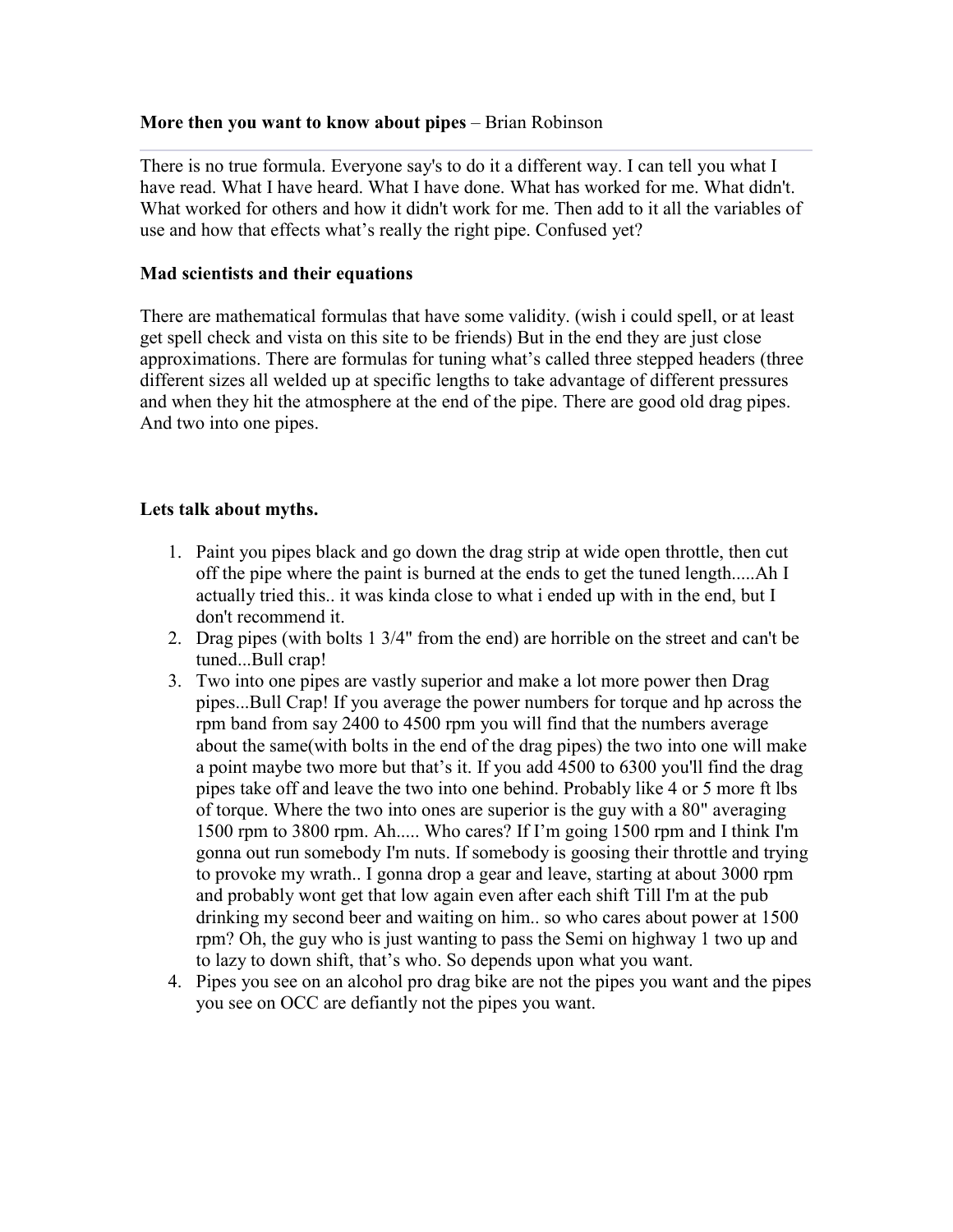## **Tuning a Drag pipe.**

Ok, enough about the myths, lets talk tuning.

Again there is enough opinions on this to write several books.. So here is what I have seen work on Friday night special hot rod bikes, that are street and drag steeds. This is what I did.

- Buy two sets of 40" Drag pipes the same. Put one set on. Run many passes and average their 60 ft times, Mph, and Et. Tune the bike to its very best performance at that length.
- Next cut off an inch from the end of each pipe and start over tuning it (should be close)
- Keep doing this one inch at a time until you see that after three passes and averaging these three that your MPH has started to drop. Once this happens, stop. add back one inch and cut the other set of pipes at that length with the one inch added back.
- Finally experiment with putting a baffle or bolts back in the end. You will see a difference on a dyno, MAYBE at the track in your 60 ft times. I saw no difference in my MPH. MPH is king in tuning even over ET.

# **Tuning three step headers**

I have not finished a set yet to try, so I am reluctant to tell you what I have not really done. I started a set using a standard 1 3/4 pipe cut 25% of the total pipe length. a 1 7/8" pipe cut 32% and the 2" cut 43% then you weld it all up. I stopped because Crazy mentioned a genius Idea I never thought of.. use 1 5/8 for the first pipe, 1 3/4 for the second and 1 7/8 for the last. its probably a better way to go. I never started that Idea because how can I get the primary tube to have all the even bends in it?

## **Two into One tuning**

I can't really help you. See the big names that make these over priced pipes don't share their dimensions.. and *one size does not fit all*. They make one size.. hmm should say something right there. I would start with drag pipes and run the starting tubes at least 18" long. next I'd make the volume of the muffler chamber about 3 or so in diameter and I would make the length about 18 to 20 inches long?? Its not worth the return compared to the less variable, easy to do drag pipes. So just buy one and stick it together, hope for the best and tune at the end with plates. I do know to compensate for what you loose on the top end with two into ones, get a large volume muffler section. It will help give back some of what you lost on the top. I did waste money trying a two into one. ah..you see I'm back to drag pipes. I honestly hated the sound more then the loose of mph.

## **Summary**

You said keep it in simple terms. Somebody will start using mad scientist terms like Reflector/Scavenging/Inertia scavenging/ wave/ reversion/ anti reversion/ Reversion so on and so on. If you wanna get your dictionary out we can go down that road. But i tried to keep it simple.